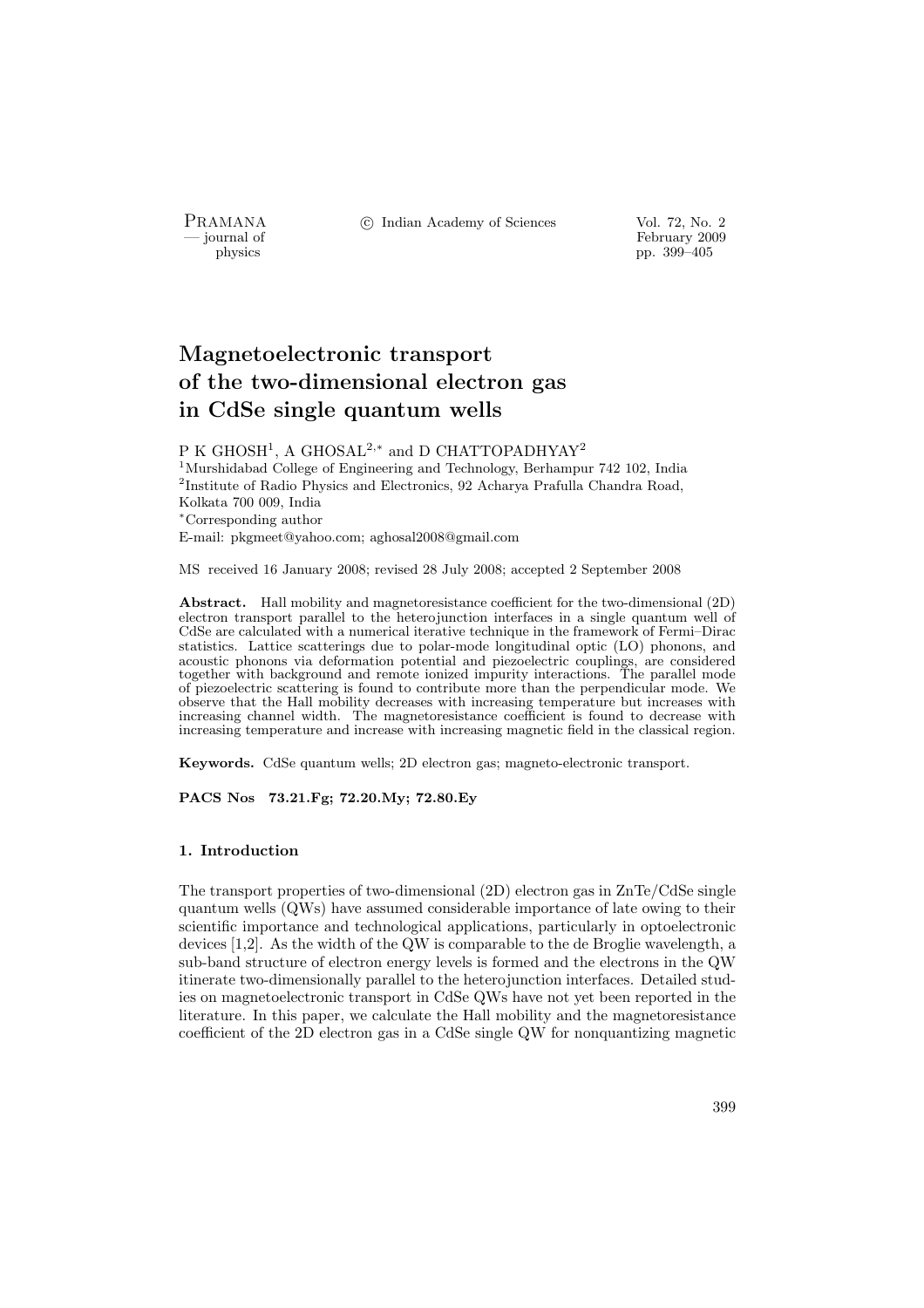### P K Ghosh, A Ghosal and D Chattopadhyay

fields incorporating the Fermi–Dirac distribution function with a numerical iterative technique. We include lattice scattering of the 2D electrons via polar-mode longitudinal optic (LO) phonons and acoustic phonons through deformation potential and piezoelectric interactions. We also incorporate scattering by remote and background ionized impurities. We study here the effects of the variation of temperature, channel width, and the magnetic field on the transport coefficients of the CdSe single QW.

### 2. Analytical details

The band gaps of ZnTe and CdSe are 2.34 eV and 1.75 eV, respectively. As in AlAs/GaAs QWs, the conduction band offset in the ZnTe/CdSe single QWs is taken to be 60% of the difference of the band gaps. As such, the conduction band offset for the ZnTe/CdSe QWs is about 0.36 eV, which is more than 16 times the maximum value of the Fermi energy  $E_F$  of the 2D electrons of concern here. Thus the CdSe square well can be assumed to be infinite. Also, the electrons here are confined to the lowest sub-band since the next higher sub-band is about  $4E_f$ high in energy above the lowest sub-band. These approximations lead to tractable analytical expressions befitting many problems of practical interest.

In the rectangular Cartesian coordinate system, we assume that the  $z$ -axis is perpendicular to the heterojunction interfaces so that the 2D transport occurs parallel to the interfacial  $xy$ -plane. An electric field  $\bf{F}$  is assumed to act along the  $x$ -axis and a nonquantizing magnetic field  $B$  along the  $z$ -axis. In the crossed fields, the electrons experience an electromagnetic force so that the distribution function is perturbed in the direction of  $\mathbf{F}$ , and also in the direction perpendicular to both F and B. Hence, in the single-band effective mass approximation, the electron distribution function can be written as [3,4]

$$
f(\mathbf{k}) = f_0(E) + [e\hbar F/m^*][k_x \xi_x(E) - \omega_c k_y \xi_y(E)] \left(-\frac{\partial f_0}{\partial E}\right),\tag{1}
$$

where  $k$  is the 2D wave vector of the electron of energy  $E$  measured from the sub-band minimum,  $f_0(E)$  is the equilibrium Fermi–Dirac distribution function, e and  $m^*$  are the charge and the effective mass of an electron,  $\hbar$  is the Planck's constant divided by  $2\pi$ ,  $k_x$  and  $k_y$  are the x- and y-components of **k**, respectively, and  $\omega_c (= eB/m^*)$  is the cyclotron resonant frequency.  $\xi_x(E)$  is the perturbation function in the x-direction, i.e., in the direction of **F**, and  $\xi_y(E)$  is the perturbation function in the y-direction, i.e., in the direction transverse to both  $\bf{F}$  and  $\bf{B}$ . These perturbation functions determine the magnetoelectronic transport coefficients of interest here.

The Boltzmann transport equation for the problem is [4]

$$
\left[\frac{eF}{\hbar} + \omega_{\rm c}k_y\right]\frac{\partial f}{\partial k_x} - \omega_{\rm c}k_x\frac{\partial f}{\partial k_y} = \left(\frac{\partial f}{\partial t}\right)_{\rm coll},\tag{2}
$$

where  $(\partial f / \partial t)_{\text{coll}}$  represents the time rate of change of  $f(\mathbf{k})$  due to the scattering processes. We substitute for  $f(\mathbf{k})$  from eq. (1) in eq. (2) and use the relevant

400  $Pramana - J. Phys., Vol. 72, No. 2, February 2009$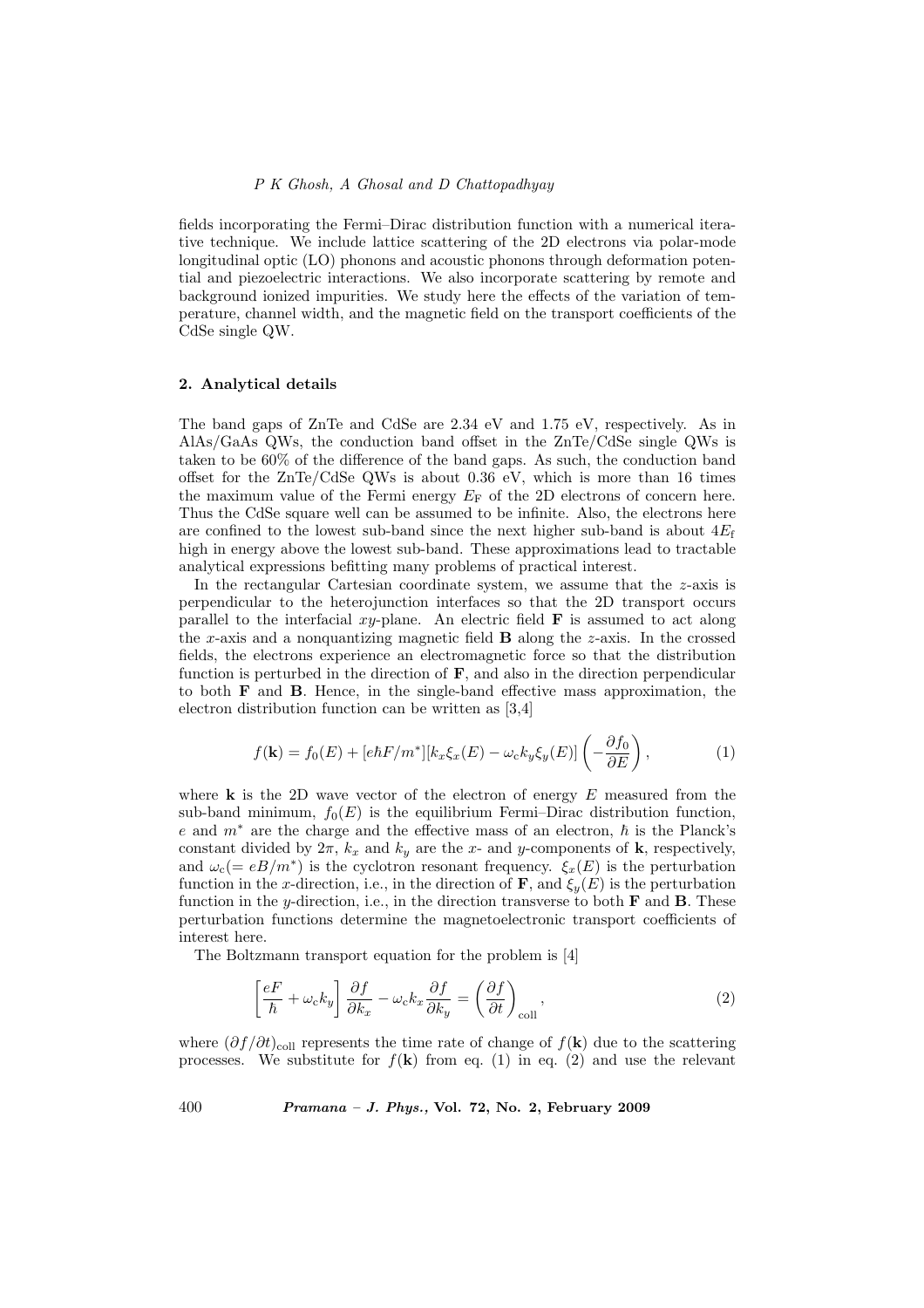#### Magnetoelectronic transport in CdSe quantum wells

expressions for the scattering rates [5]. Ignoring the small-order terms and equating the coefficients of  $k_x$  and  $k_y$  from the two sides of the resulting equation, we obtain the following two coupled equations for the perturbation functions  $\xi_x(E)$  and  $\xi_y(E)$ :

$$
[S_0(E) + 1/\tau(E)]\xi_x(E) = 1 + S_+(E)\xi_x(E + \hbar\omega) + S_-(E)\xi_x(E - \hbar\omega) - \omega_c^2 \xi_y(E)
$$
(3)

and

$$
[S_0(E) + 1/\tau(E)]\xi_y(E) = \xi_x(E) + S_+(E)\xi_y(E + \hbar\omega) + S_-(E)\xi_y(E - \hbar\omega).
$$
 (4)

Here,  $S_0(E)$  is the scattering rate out of the state with energy E due to the absorption and emission of LO phonons of energy  $\hbar\omega$ , and  $S_+(E)$  and  $S_-(E)$  denote the scattering rates into the state with energy  $E$  due to the emission and absorption of LO phonons, respectively [5,6].  $1/\tau(E)$  is the combined momentum relaxation rates due to the elastic scattering processes, viz., acoustic scattering via deformation potential and piezoelectric couplings, and screened Coulomb scattering via background and remote ionized impurities. The expressions for these rates are obtained from Chattopadhyay [5]. Note that these rates depend on the width of the  $QW$ , i.e. the channel width  $L_z$ . Also, the scattering rates are not affected by the magnetic field in the classical region [4].

The piezoelectric coefficient is isotropic for the sphalerite crystal and anisotropic for the wurtzite crystal. This results in the two piezoelectric relaxation rates  $1/\tau_{\text{Lp}}$ and  $1/\tau_{\text{lb}}$  for the different piezoelectric coefficients for the electric field perpendicular and parallel to the c-axis in CdSe [6].

Equations (3) and (4) are solved for  $\xi_x(E)$  and  $\xi_y(E)$  with a numerical iterative technique. In the *i*th step of iteration,  $\xi_x(E)$  and  $\xi_y(E)$  are determined by using in the right-hand sides of eqs (3) and (4) the values of  $\xi_{x,y}(E \pm \hbar \omega)$  obtained in the  $(i-1)$ th step. In the first step,  $\xi_{x,y}(E \pm \hbar \omega)$  are put to zero. About seven iteration steps are needed to obtain convergent results.

The Hall mobility  $\mu$ <sub>H</sub> and magnetoresistance coefficient  $R<sub>m</sub>$  are given by [7]

$$
\mu_{\rm H} = \mu_{xx}(0)|\mu_{xy}|/[B(\mu_{xx}^2 + \mu_{xy}^2)] \tag{5}
$$

and

$$
R_{\rm m} = \mu_{\rm H} B \mu_{xx} / |\mu_{xy}| - 1,\tag{6}
$$

where

$$
\mu_{xx} = \frac{e}{\pi N_{2D} \hbar^2} \int_0^\infty E \xi_x(E) \left( -\frac{\partial f_0}{\partial E} \right) dE
$$

and

$$
\mu_{xy} = \frac{e\omega_{\rm c}}{\pi N_{\rm 2D}\hbar^2} \int_0^\infty E\xi_y(E) \left(-\frac{\partial f_0}{\partial E}\right) dE.
$$

The quantity  $\mu_{xx}(0)$  is the value of  $\mu_{xx}$  for  $B = 0$  and  $N_{2D}$  is the 2D electron concentration in the QW.

*Pramana – J. Phys.*, Vol. 72, No. 2, February 2009  $401$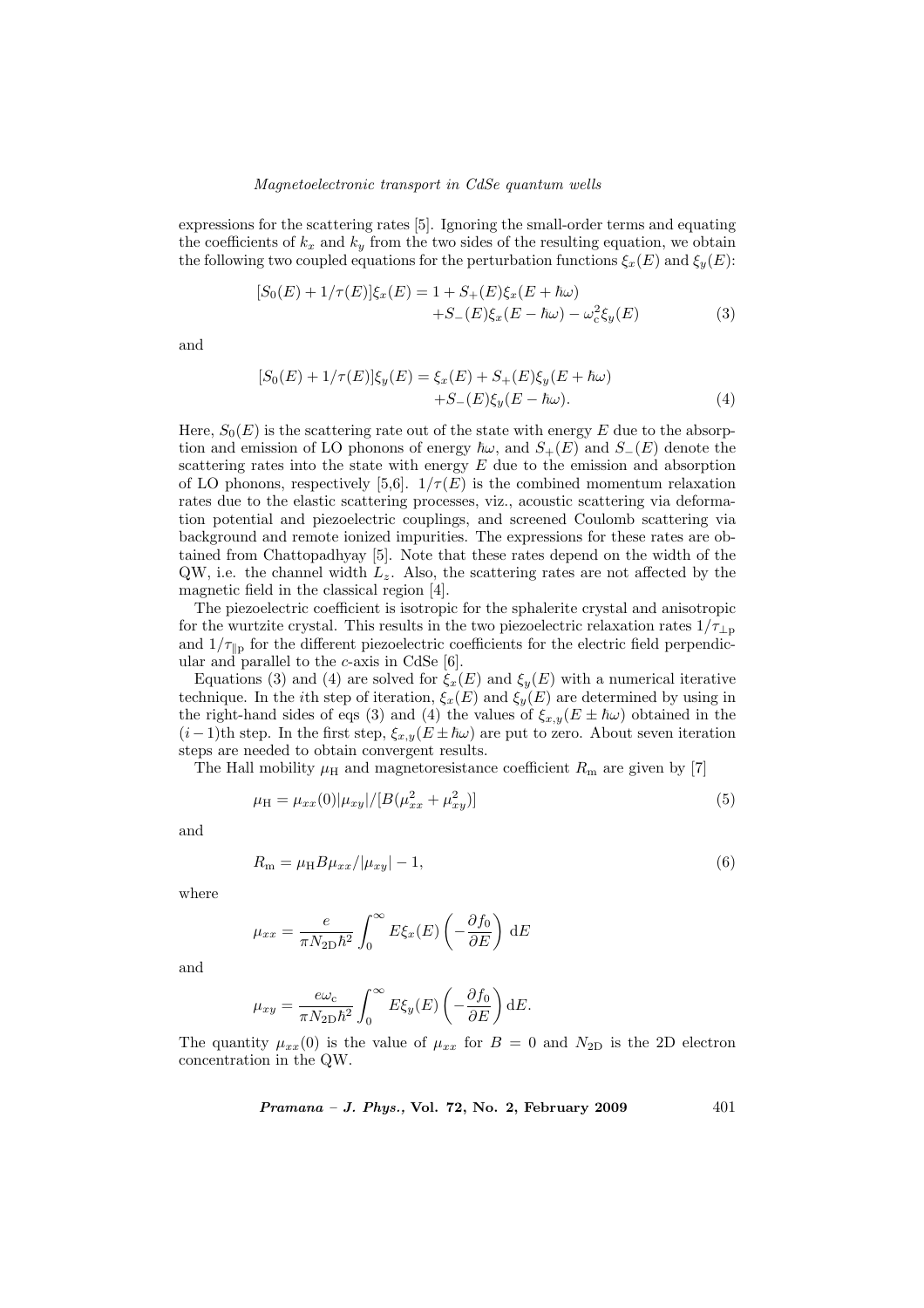P K Ghosh, A Ghosal and D Chattopadhyay

Table 1. Material parameters of CdSe used in the calculations.

| Parameters                              | Values                                   |
|-----------------------------------------|------------------------------------------|
| Static dielectric constant              | 9.4                                      |
| Optic dielectric constant               | 6.1                                      |
| Longitudinal elastic constant           | $7.37\times10^{10}$ N $\mathrm{m}^{-2}$  |
| Transverse elastic constant             | $2.459 \times 10^{10}$ N m <sup>-2</sup> |
| Acoustic deformation potential constant | 3.7 eV                                   |
| Piezoelectric tensor component for      |                                          |
| parallel mode scattering                | $3.37 \times 10^9$ V m <sup>-1</sup>     |
| Piezoelectric tensor component for      |                                          |
| perpendicular mode scattering           | $2.36 \times 10^9$ V m <sup>-1</sup>     |
| Polar LO phonon temperature             | $303\ K$                                 |

#### 3. Results and discussion

The effective mass of the electrons for CdSe including polaronic correction is  $m^* =$  $0.12m_0$ , where  $m_0$  is the electron rest mass [2]. The other parameter values related to CdSe and used in our calculations, are taken from Rode [6] and given in table 1.

In figure 1,  $\mu_{\parallel}$  and  $\mu_{\perp}$  are the calculated Hall mobilities with piezoelectric parallel mode and perpendicular mode scatterings, respectively, incorporating all other scattering processes. The variations of these mobilities are displayed over the temperature range of 30 to 300 K for a typical channel width  $L_z = 10.5$  nm and a typical 2D carrier concentration  $N_{2D} = 4.8 \times 10^{15} \text{ m}^{-2}$  with  $B = 0.002 \text{ T}$ . The ionized impurity concentration is taken as  $N_i = 8.6 \times 10^{22} \text{ m}^{-3}$  which fits the experimental mobility at 4.2 K reported by Ng  $et$  al [2]. The phonon occupation numbers and hence the lattice scattering rates increase with increasing temperature, forcing the mobility to decrease as the temperature rises. The ionized impurity scattering rate increases with decreasing temperature since this scattering is Coulombic in nature. As a result, the drop of mobility with increasing temperature on the low-temperature side is somewhat weakened. The piezoelectric scattering rate is stronger for parallel mode than for the perpendicular mode. So,  $\mu_{\perp}$  is found to be higher than  $\mu_{\parallel}$  by 46% at 30 K and by 22% at 300 K. The lesser effect of the anisotropy of the piezoelectric scattering on the mobility at 300 K is accounted for by the preponderance of the LO phonon scattering there. No appreciable change in the mobility is observed as  $B$  is increased from 0.002 T to 0.02 T.

Due to the lack of experimental data at present, reflecting the effects of parallel and perpendicular modes of piezoelectric scattering, we include only the former in the remaining calculations to study the parameter dependences of the transport coefficients. Although the numerical values of the coefficients will change somewhat, the nature of the curves will remain the same as the piezoelectric scattering changes to the perpendicular mode.

Figure 2 shows the dependence of the Hall mobility on the channel width  $L<sub>z</sub>$  at 30, 77, and 300 K. The values of the other material parameters used to obtain the curves in figure 2 are the same as those used for figure 1. The mobilities are found to remain insensitive to the change in the magnetic field from 0.002 T to 0.02 T, as

402 Pramana – J. Phys., Vol. 72, No. 2, February 2009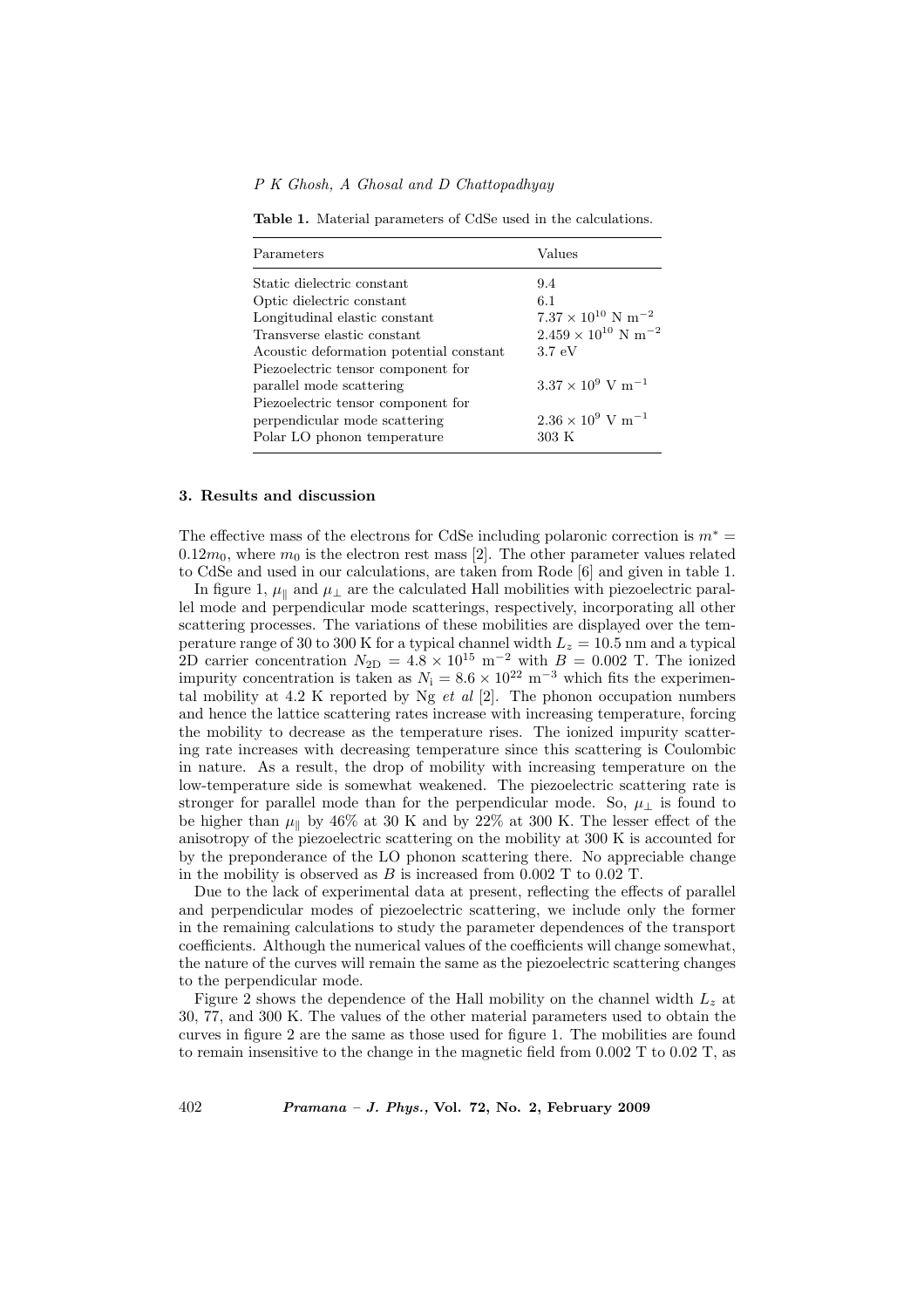Magnetoelectronic transport in CdSe quantum wells



**Figure 1.** Temperature variation of Hall mobility for  $L_z = 10.5$  nm,  $N_{\rm 2D} = 4.8 \times 10^{15} \text{ m}^{-2}$ ,  $N_i = 8.6 \times 10^{22} \text{ m}^{-3}$ , and  $B = 0.002 \text{ T}$ .  $\mu_{\parallel}$  and  $\mu_{\perp}$  represent mobilities with piezoelectric parallel mode and perpendicular mode scatterings, respectively, and including all other scattering mechanisms.



Figure 2. Hall mobility vs. channel width for 30, 77, and 300 K. The other parameter values are the same as in figure 1.

for figure 1. The increase of the mobility with increasing channel width in figure 2 reflects the predominance of lattice scattering which gets weaker as  $L_z$  increases [5]. As the channel width changes from 8 to 12 nm, the mobility is found to increase by 23%, 11.5%, and 3.8% for 300, 77, and 30 K, respectively. The progressively lesser

Pramana – J. Phys., Vol. 72, No. 2, February 2009 403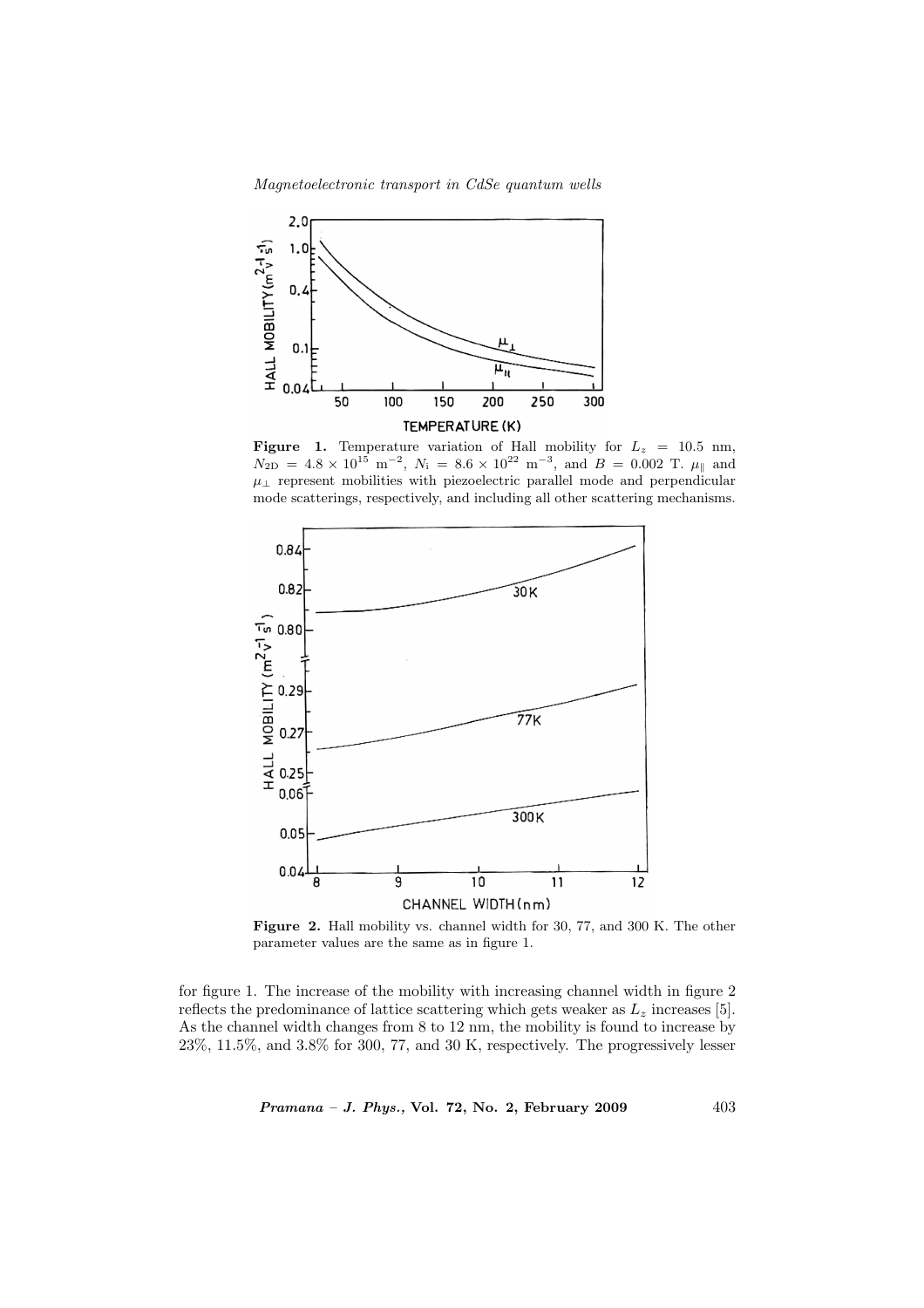#### P K Ghosh, A Ghosal and D Chattopadhyay



**Figure 3.** Magnetoresistance coefficient  $(R_m)$  vs. magnetic field for 30, 77, and 300 K. The other parameter values are the same as in figure 1.

effect of  $L<sub>z</sub>$  on the mobility at lower temperatures is accounted for by the ionized impurity scattering, which gets stronger at lower temperatures and with increasing  $L_z$  [5].

The variation of the magnetoresistance coefficient  $R<sub>m</sub>$  with the magnetic field B for temperatures 300, 77, and 30 K is depicted in figure 3. The values of the remaining parameters are the same as those for figure 1. At a fixed temperature,  $R<sub>m</sub>$  is found to increase by several orders of magnitude as B is increased from 0.01 to 0.2 T. The change of  $R<sub>m</sub>$  at 300 and 77 K is more than that at 30 K. For a given magnetic field,  $R<sub>m</sub>$  increases significantly as the temperature drops from 300 to 30 K. The effect is found to be greater at 0.01 T than at 0.2 T.

The magnetoelectronic transport coefficients calculated here depend on the band structure details and on the relative strengths of the relevant scattering mechanisms. So in quantum wells made of materials other than CdSe, the results will be different.

In conclusion, we have presented some new calculations of the Hall mobility and the magnetoresistance coefficient for the two-dimensional electronic transport in CdSe single quantum wells. The remarkable dependence of the calculated results on various parameters, as reported here, suggests that experimental data on

404 Pramana – J. Phys., Vol. 72, No. 2, February 2009